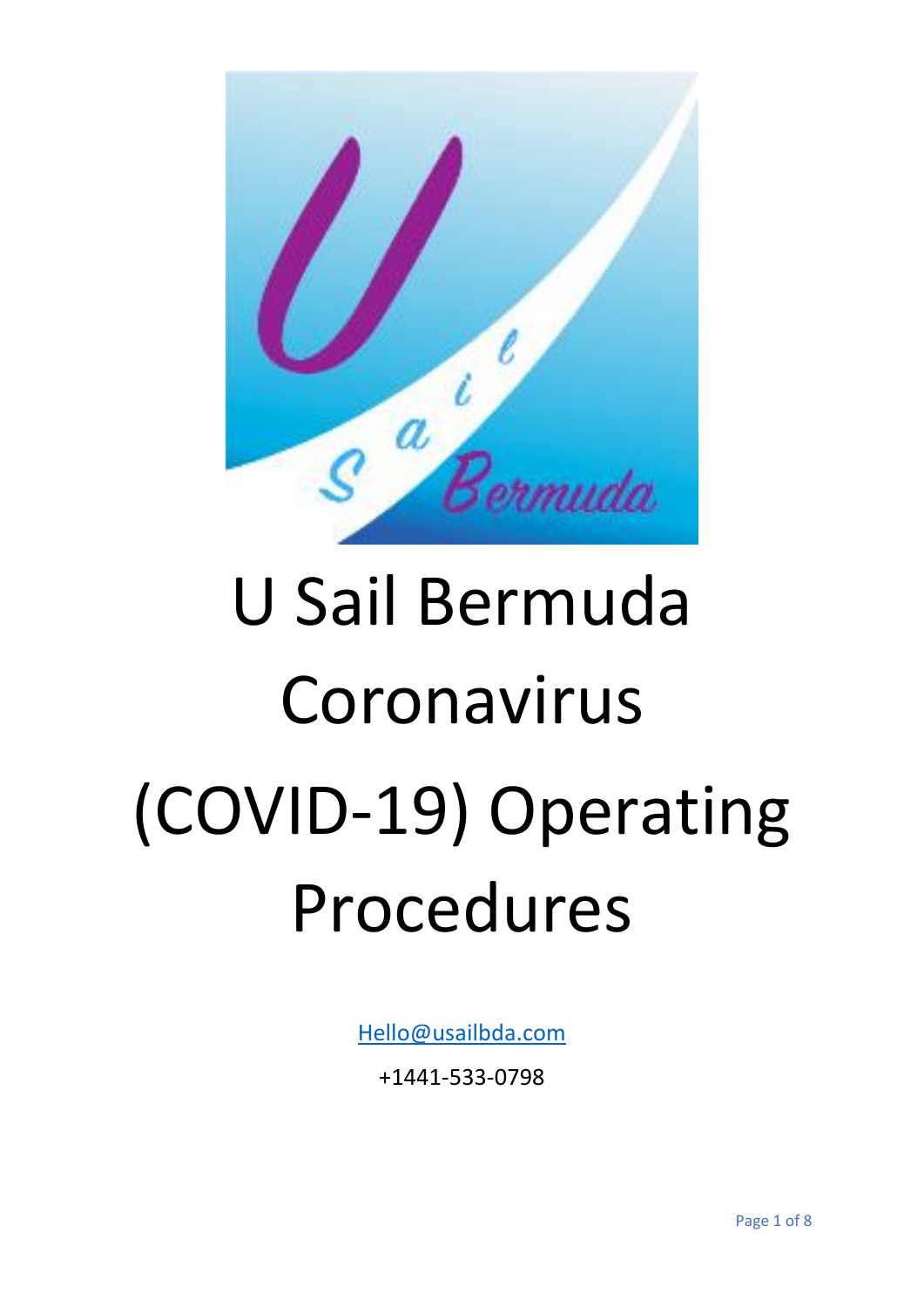Please Note that this coronavirus operating procedure is specific to the coronavirus pandemic. The standard operating procedures and other supporting procedure documents still apply.

All Staff shall sign and agree to these coronavirus operating procedures in conjunction to the standard operating procedures and all other supporting documents.

# **Arrival to the Centre:**

Any participant including **someone** in the **same household** with the following symptoms will be **refused entry to the centre**.

If you have any of the following symptoms; fever (above 100.4 °F (38°C) ), tiredness, and dry cough then we shall advise you based on government guidelines to stay at home and selfisolate. If you are self-quarantining/isolating, you must **not enter the centre** and stay at home. Please see our 'Coronavirus- Covid 19 section under our terms and conditions' where you will be able to receive a credit for future booking if a session cannot take place.

All Participants will need to complete our coronavirus (covid-19) health declaration 2 days prior to attending the centre, which is available on our website under 'policies & waivers'. This must be 'preferably' completed on your own device, prior to arrival at the centre.

Management and Staff have the right to conduct temperature checks as the customer arrives at the centre. We will keep a record of all customers and their temperatures at the start of each day and/or on arrival to the centre. This will be used for contact tracing.

Staff will be asked to self-monitor their temperatures and a daily temperature check is recorded of all staff onsite on any given day.

- All attendees and/or with parents if under 18 shall enter the centre 1 at a time.
- Everyone must wait 2 metres (6 Feet) apart adhering to social distancing standards which will be monitored by staff.
- Staff must not shake hands or have any physical contact with any customer or other member of staff and avoid close contact.
- Centre Reception Desk will be positioned close to the equipment's container as ONLY STAFF will have access to the container. **NO ATTENDEE or PARENT/GUARDIAN to enter the container.**
- Only 2 staff members will be allowed into the container with social distancing and where not possible, we recommend a mask be worn

The centre will be limited to a recommended maximum of 27 people in the boat park/centre area.

### **Covid-19 Suspected Case**

• Should a customer develop symptoms of coronavirus during their course at the centre, they must be isolated as soon as possible away from others with a distance of at least 2 m.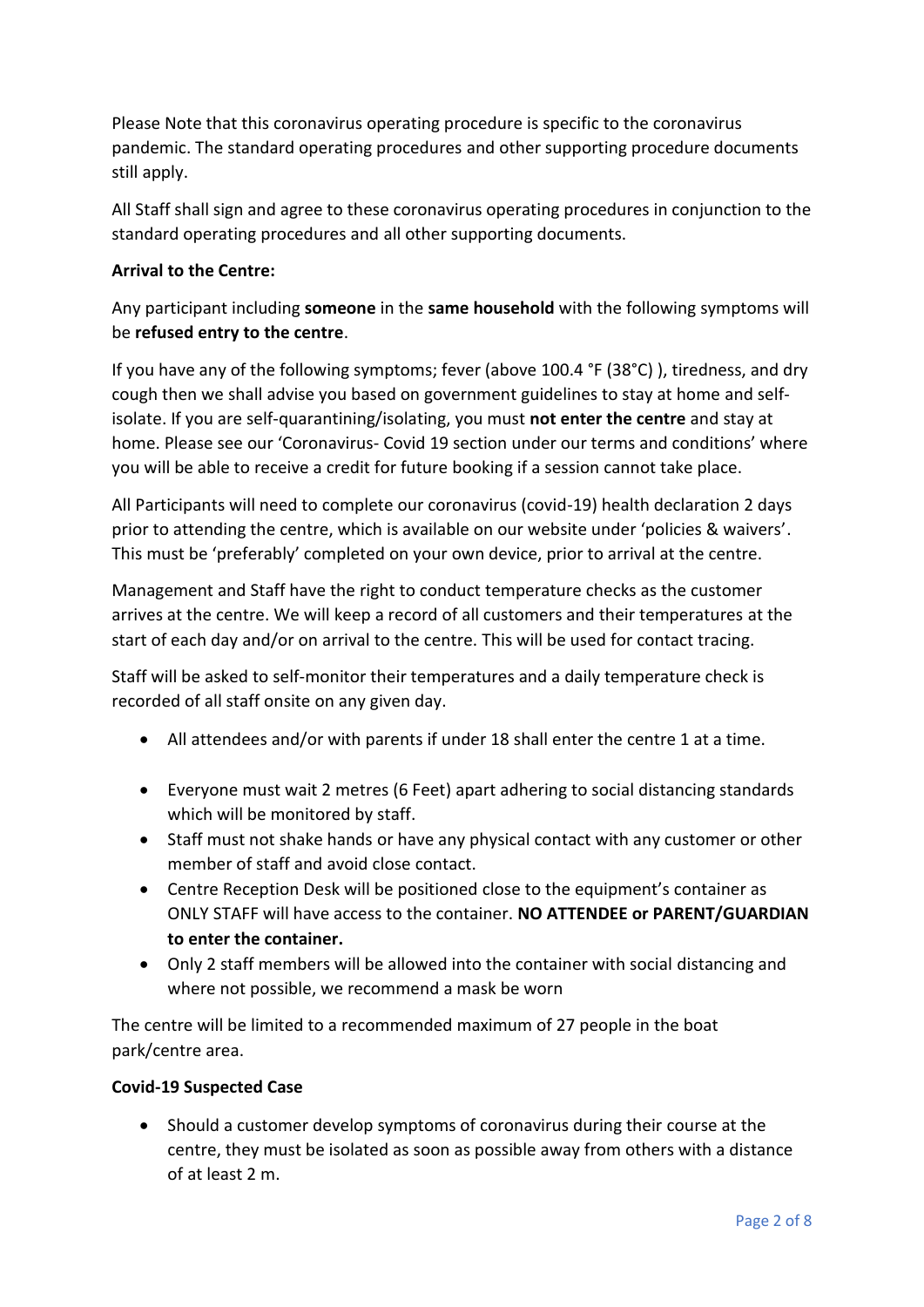- Duty Manager or SI on site or base contact depending on who is ashore is to **IMMEDIATELY CALL** Epidemiology and Surveillance Unit and inform the ministry of health to inform them of this suspected case. (Epidemiology and Surveillance Unit-Telephone- (441) 278-4900) (Ministry of Health- Telephone- (441) 278-4900)
- All items that they have or were likely to touch, must be disinfected before any customer can use any equipment. Please refer to the Bermuda Government Cleaning and Disinfecting Policy with a known or suspected case of covid-19.

# **Covid-19 Response Team**

Thomas Penruddocke- Activities Director

Charles Penruddocke – Centre Manager

Emma White- Head of Operations/Chief Instructor

Maja Penruddocke- Centre Welfare Officer

The U Sail Bermuda Covid-19 Response Team can be reached by sending an email to [covidresponse@usailbda.com](mailto:covidresponse@usailbda.com)

- The covid-19 response team will identify those persons at risk who were in close contract with the suspected case and discuss further with the ministry of health about who will require necessary testing.
- Any staff member who came into close contact should be tested at the earliest opportunity.
- The coronavirus incident form should be filled in detailing the suspected details of symptoms for reference

### **Training**

- All staff will be trained on these covid-19 procedures, which they will sign to agree to them.
- All staff must watch the mandatory training course video 'Infection Prevention and Control Training Revised 43-minute video'.
- All Staff training to be documented on the U Sail Bermuda Staff training forms.

### **Activity Timings**

• These timings will be staggered to avoid creating unnecessary queues at the centre at any one time.

### **Handwashing**

- All participants will wash their hands with soap and water or hand sanitizer on arrival to the centre.
- Regular hand washing or hand sanitizing will be encouraged by the instructors throughout the day.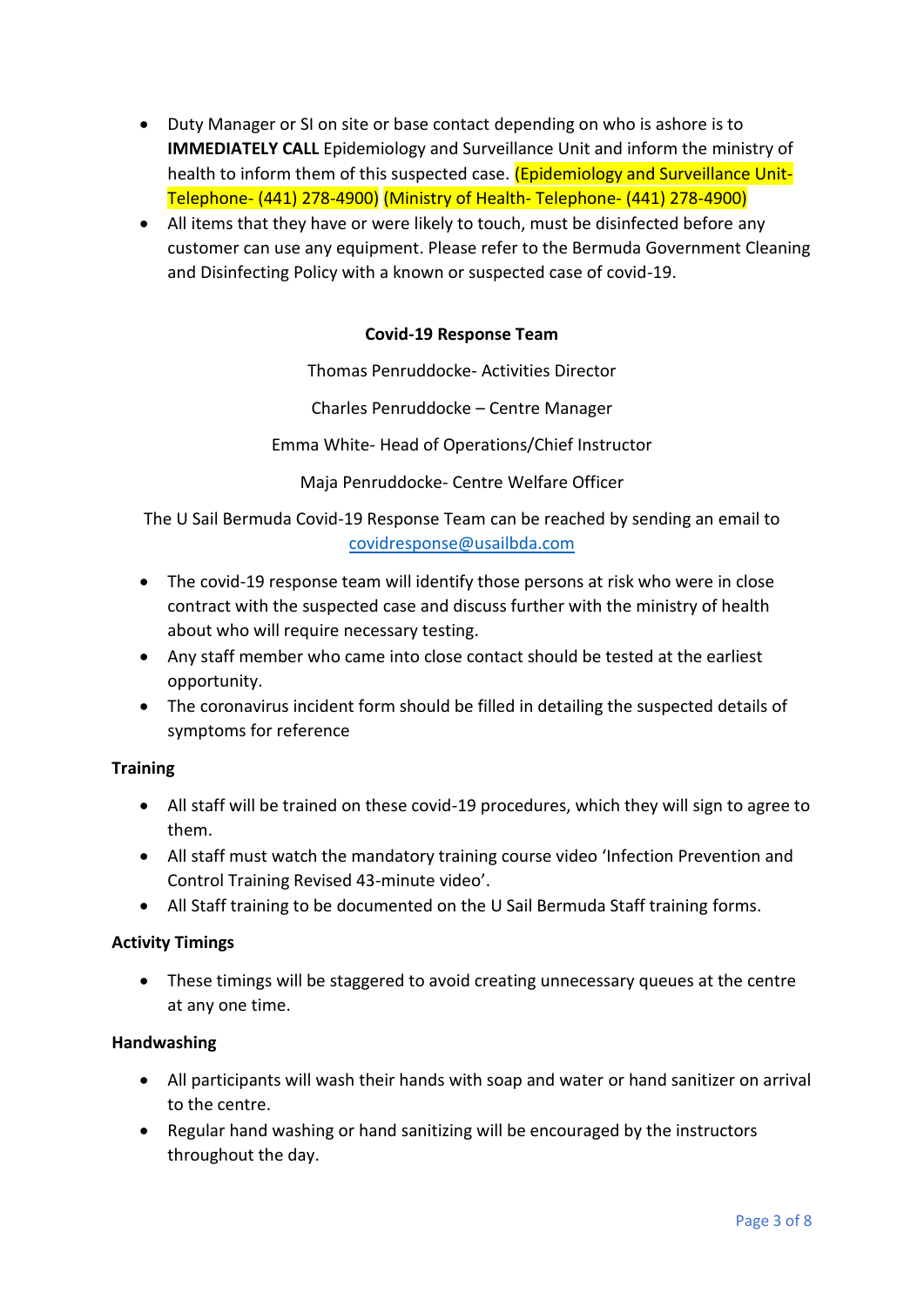# **Staff Meetings**

• All morning and evening briefing and debriefing to be done outside and all will sit at least 2 metres apart. It will be monitored by a senior team member.

### **Personal Safety Equipment**

- Staff to pre-organize the buoyancy aids and hand them out one by one
- Staff to wear face coverings where social distancing cannot be maintained.

### **Tuition**

- There will be limited Instructor 'in boat' tuition to only 2 persons, for example instructor as crew or helm. This will be at the discretion of the 2 people (instructor as helm and crew as student). No other in boat tuition will be allowed for example 2 people plus instructor. Where not possible, you must adopt the RYA method to single handers.
- Single hander tuition will be the preferable delivery method where possible with a ratio of 1:6.
- Double hander sailing is permitted for everyone by the Bermuda Sailing Associations 'return to play' guidelines. It is therefore up to the participant whether they want to sail together in the boat. This applies to 29er sailing as well. The 1:6 ratio shall also apply to reduce the group size with a maximum of 2 people per boat on the water. On the shore, all social distancing requirements must be met.
- Foiling tuition will be dependent on the correct conditions, reducing the need to use the safety boat. The standard ratio of 1:4 will still apply. The use of adaptive boats such as RS Aero & Laser with Glide Free Foiling Kits will be encouraged for less experienced customers who have an ability level of level 2 or above. The waszp will be used where confidence in sailing ability is fine to foil in the Waszp.
- Land drills will be demonstrated by the instructor in small groups and where possible be limited to one go per student and use of the disinfectant to sanitize after each student.
- First Aid Courses
	- $\circ$  As we do not have the capacity to issue each student with a separate manikin due to an increased risk of close contact of transmission of covid-19 on first aid courses, we have taken the difficult decision to suspend face to face first aid training until  $1<sup>st</sup>$  September 2020, when we will reevaluate the situation.
	- o However, for anyone who has a RYA First Aid certificate which has expired after March 2020, an automatic extension is granted by RYA headquarters until September 2020. We also have the capability of running a 1 year online 2.5-hour extension course via Zoom, valid with your expired certificate.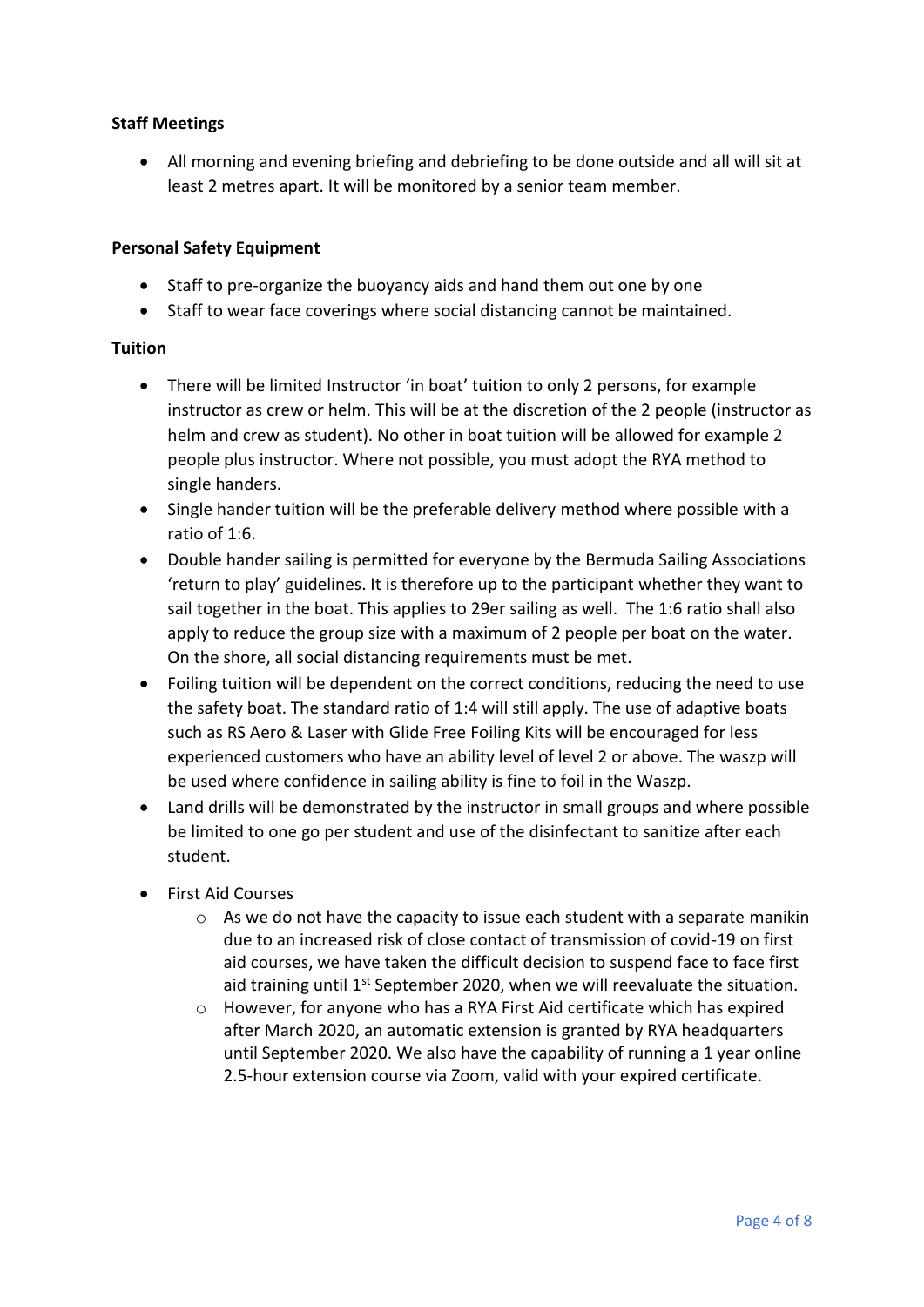- Powerboating Courses
	- $\circ$  All students and instructors are to wear face coverings while on a powerboat level 2 course, even though all training will take place outside. A bottle of spray disinfectant will be carried to wipe down controls between student and instructor touch points.

# **Briefing/ Debriefing**

• All briefings and debriefings will take place outside under the physical distancing.

### **Lunch/Breaks**

- Duty Manager or SI on site to coordinate staggering of eating lunch and sitting 2 m apart.
- Eat Lunch Outside
- No more than 20 people per group onsite at any one time. While the park space may be utilized as well.
- Any Games must ensure a 2m social distancing

### **Equipment/ Boat set up & Pack down:**

- Staff to preferably rig boats and equipment, move boats from the boat park to the launching area for booked sessions, prepare the centre for the day, as per the usual day with the 2 m distancing. Face coverings to be worn where distancing cannot be maintained.
- Staff to approach and carry equipment to reduce customers touching equipment.
- Staff to use the disinfector pump to disinfect equipment after every user has used the equipment including changeover of other staff in the safety boat. A dedicated staff member will be assigned this duty each week.

### **Launching/recovering:**

- A waiting zone will be clearly indicated to where the customers can wait until the staff gets the boat ready.
- Staff to get the boat in the water to avoid minimal touch points by customer.
- Customer to leave equipment tied up to the 'L shape' dock except 29er and foiling boats when a staff member will handle trolley and customer to just slide boat on it and leave it in the water.
- All staff will make sure persons can suitably sail in the given wind conditions and handle the equipment hired, should any doublt in ability, you will be refused from the water.

### **Operating Area**

- The operating area should be carefully considered in the morning instructor briefing with a suitable SI or duty manager on site.
- All instructors are to consider a suitable sailing area, and wind limit where possible reducing the need for rescue cover by the instructor in the safety boat.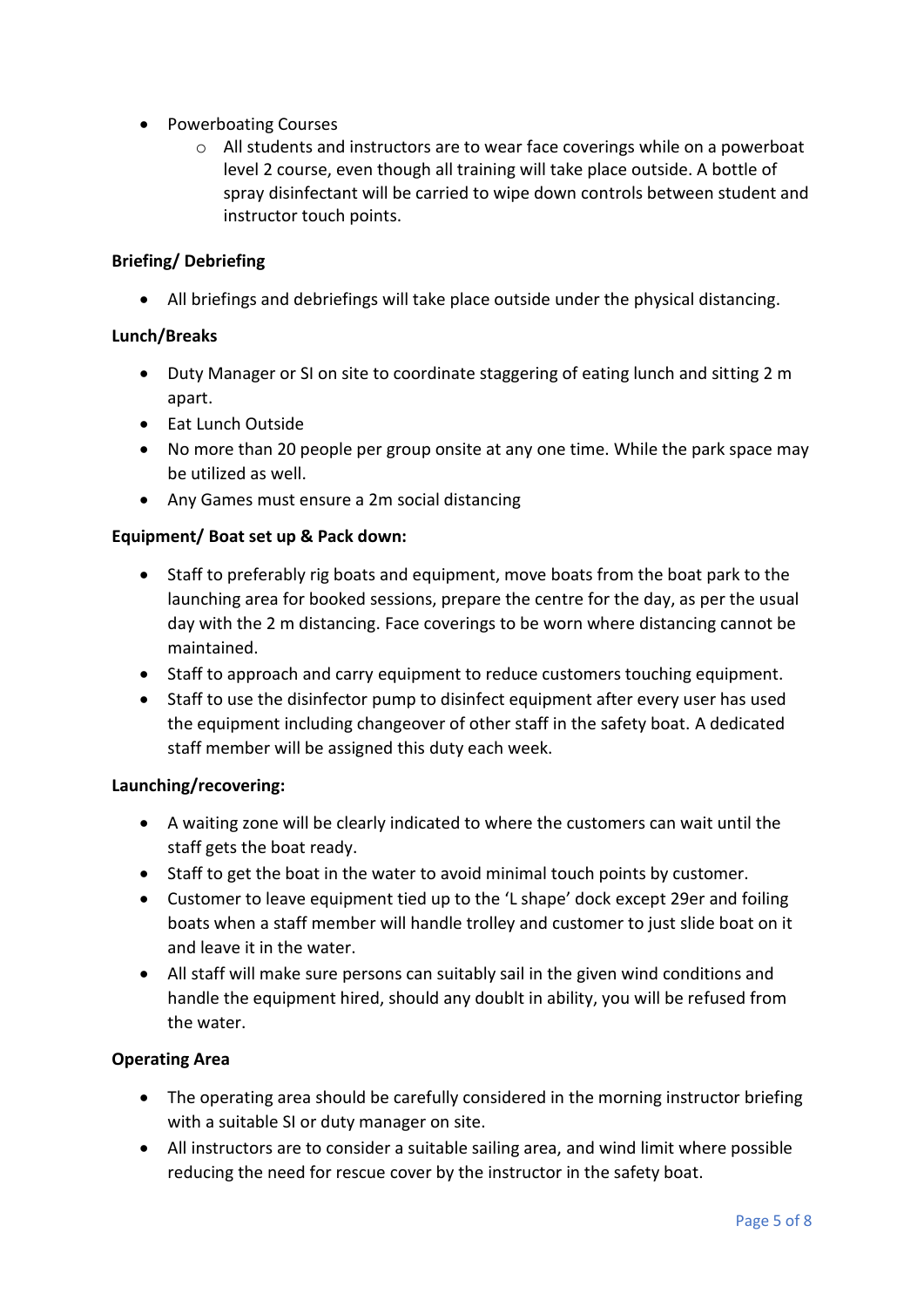# **VHF/Communication**

- Base contact radio will be used by one dedicated person each day reducing the risk of cross contamination between instructors.
- Should the duty senior or powerboat instructor need to carry the duty senior phone, it must be kept in the waterproof pack unless its required and cleaned with cleaning wipes on return prior to reissuing.
- All safety boats will be allocated one VHF radio for the week to reduce the risk of contamination/moisture in the microphone.
- All radios to be placed in the disinfectants bin for 5-10 mins to be cleaned and disinfected.

# **Safety Cover/ coaching afloat**

- The use of the two Jaffa Rigiflex boats over the RIBs where suitable should be used as they are a more open design and lower in the water making it easier for students to board without instructor assistance.
- Staff to be issued with a powerboat at the beginning of each week to reduce cross over of equipment.
- Staff will clean the keys and essential equipment that has been touched to prevent cross contamination.
- Single manning of the safety boat is preferable over double manning unless from the same household/family
- Face shields are available in a zip lock bag allocated to each instructor should it be required in a rescue situation.
- All double hander craft must have mast head floats attached to the sail when sailing.
- Considerations should be taken with 420 double handers that they should be reefed in advance.

### **Hires/Rental**

- Hires/Rental as usual shall stay in area A where possible unless an active safety boat is afloat in areas B/C.
- Only pre-booked hire sessions through our booking system in advanced will be taken to avoid unexpected gatherings.

### **Cleaning**

All cleaning to be done in accordance with the departments of health cleaning and disinfecting without known or suspected covid-19 case protocol.

- o **General Hygiene:** Fresh water and soap, and/or hand sanitiser provided for customers and staff members which must be used frequently.
- o **Use of Centre's Personal Equipment by students:** Where students use Centre's buoyancy aids, they must be washed with disinfectant after every use.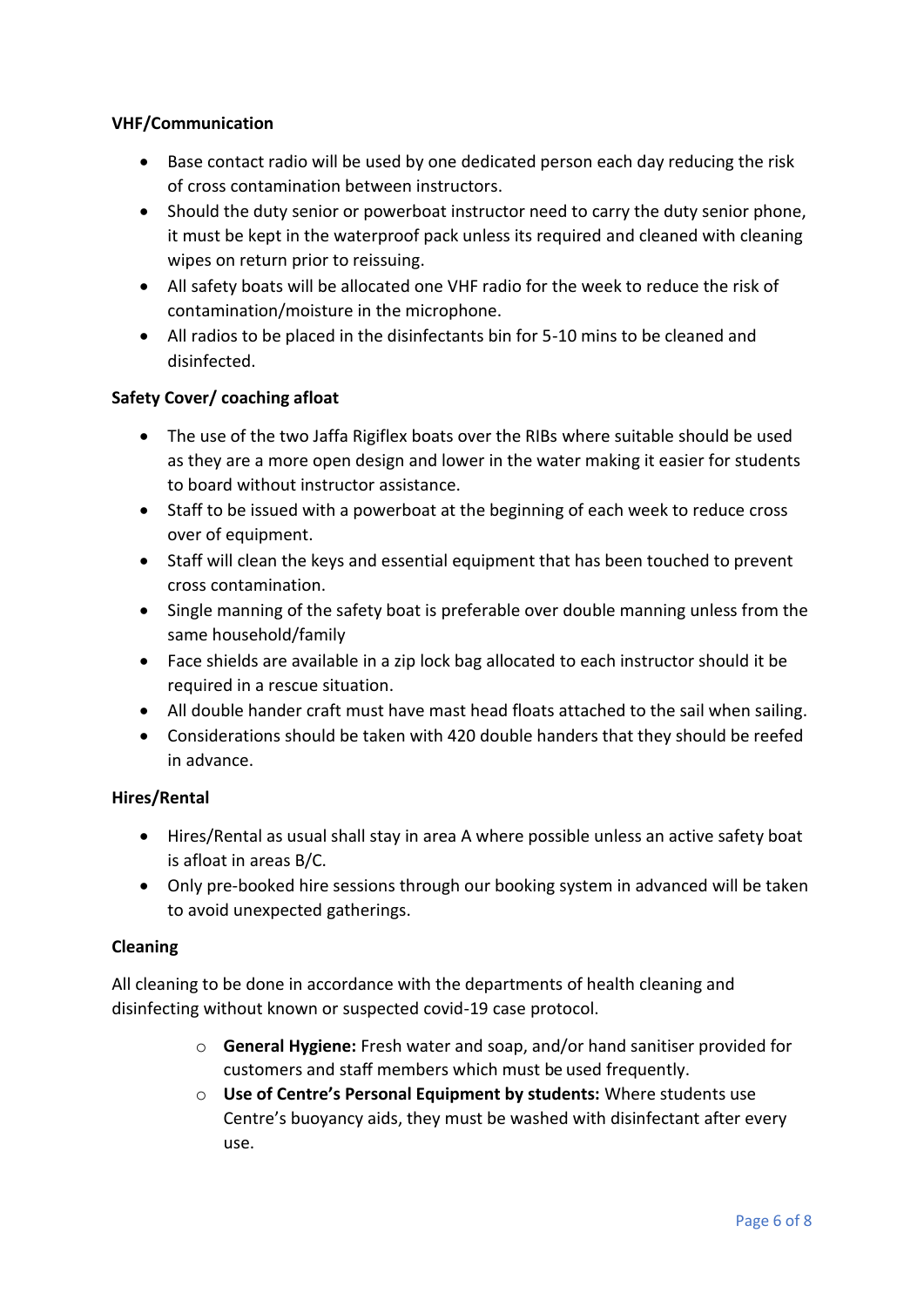- o **Equipment (Boards/Boats)**: After each user has finished with a piece of equipment, a staff member will use the disinfectant sprayer to disinfect key touch point surfaces such as tiller, mainsheet, dagger board lines, rudder, boom, UJ etc. All equipment to be washed down effectively after each day's use with effective cleaning with soap and water and/or EPA-approved disinfectant product. A period of 5-10 minutes will be adopted between users when disinfectant spray is used as per the EPA- approved cleaning product. If using an EPA-approved product, goggles or safety glasses are recommended to be worn by the authorized staff member in charge of this. Care should be taken with the use of any chemicals and potential run off into waters which may have environmental impact.
- o **Safety boats**: When a change of staff member uses a safety boat, it shall be washed off with the disinfectant sprayer. All safety boats will be disinfected with sprayer at the end of each day.
- **Use of Cleaning Sprayer**
	- $\circ$  A staff member will be allocated to conduct the disinfecting with the sprayer for the week between users using the equipment.
	- o Only authorized trained persons should mix the concentrated cleaning substances.
	- o Individual containers will be marked up as a template for how much of the concentrated substances to mix up with water.
	- $\circ$  Staff members mixing it up or using the sprayer are recommended to wear eye protection and eye wash is available in the first aid box.

# **Lost & Found Items**

• All Items left behind will be placed in a rubbish bag and marked with the date of left at the centre. All items must be claimed by the next day otherwise we will dispose of it. This is due to covid-19 hygiene reasons.

# **Payment**

- All payments to be made remotely prior to the session via the online booking system.
- No cash or cheques are to be accepted but payment options can be via the centre phone by card, through booking system preferable, and by direct bank transfer where a screenshot should be provided.

### **Shore based Training**

• All face to face first aid training will be suspended until September  $1^{st}$ . We have 2.5hour online RYA first aid extension course running via zoom for those RYA First Aid certificates that have expired between March 1st until September 30th,2020